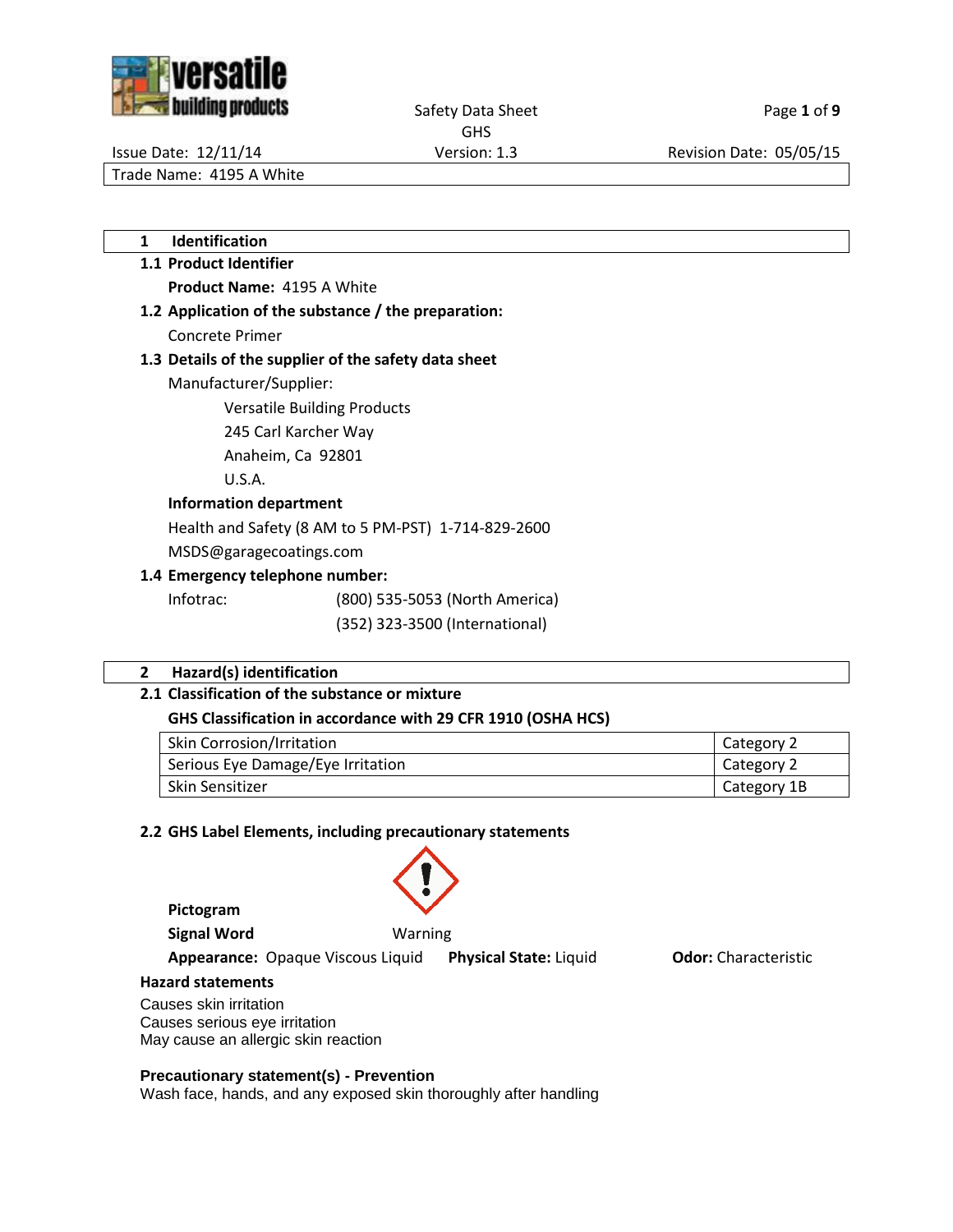

#### Safety Data Sheet Page 2 of 9 GHS

Issue Date: 12/11/14 Version: 1.3 Revision Date: 05/05/15

Trade Name: 4195 A White

Wear protective gloves/protective clothing/eye protection/face protection Avoid breathing dust/fume/gas/mist/vapours/spray Keep away from heat/sparks/open flames/hot surfaces – No Smoking Contaminated work clothing should not be allowed out the of the workplace Avoid release to environment

# **Precautionary statement(s) - Response**

IF SWALLOWED: rinse mouth. Do NOT induce vomiting.

IF ON SKIN (or hair): Remove/ Take off immediately all contaminated clothing. Rinse skin with water/ shower.

IF INHALED: Remove victim to fresh air and keep at rest in a position comfortable for breathing. IF IN EYES: Rinse cautiously with water for several minutes. Remove contact lenses, if present and easy to do. Continue rinsing.

Call a POISON CENTER or doctor/ physician if you feel unwell.

If skin irritation or rash occurs: Get medical advice/ attention.

If eye irritation persists: Get medical advice/ attention.

Take off contaminated clothing and wash before reuse.

In case of fire: Use dry sand, dry chemical or alcohol-resistant foam for extinction. Collect spillage.

# **Precautionary statement(s) - Storage**

Store in a well-ventilated place. Keep container tightly closed. Store in a well-ventilated place. Keep cool. Store locked up.

# **Precautionary statement(s) - Disposal**

Dispose of contents/ container to an approved waste disposal plant.

# **2.3 Hazards not otherwise classified (HNOC) or not covered by GHS – None**

| <b>Composition/information on ingredients</b><br>3                                                      |                   |             |
|---------------------------------------------------------------------------------------------------------|-------------------|-------------|
| 3.1 Hazardous Ingredients                                                                               |                   |             |
| <b>Chemical Name</b>                                                                                    | <b>CAS Number</b> | %           |
| Reaction product: Bisphenol-A-(epichlorhydrin); epoxy resin<br>(number average molecular weight <= 700) | 25068-38-6        | $50 - 60$   |
| Ethyl hexyl glycidyl ether, 2-                                                                          | 2461-15-6         | $\langle$ 2 |
| Propylene glycol monomethyl ether                                                                       | 107-98-2          | <           |
| Acetone                                                                                                 | 67-64-1           | 4ے          |

# **4 First-aid measures**

# **4.1 Description of first aid measures**

# **General advice**

Move out of dangerous area. Consult a physician. Show this safety data sheet to the doctor in attendance.

# **After inhalation:**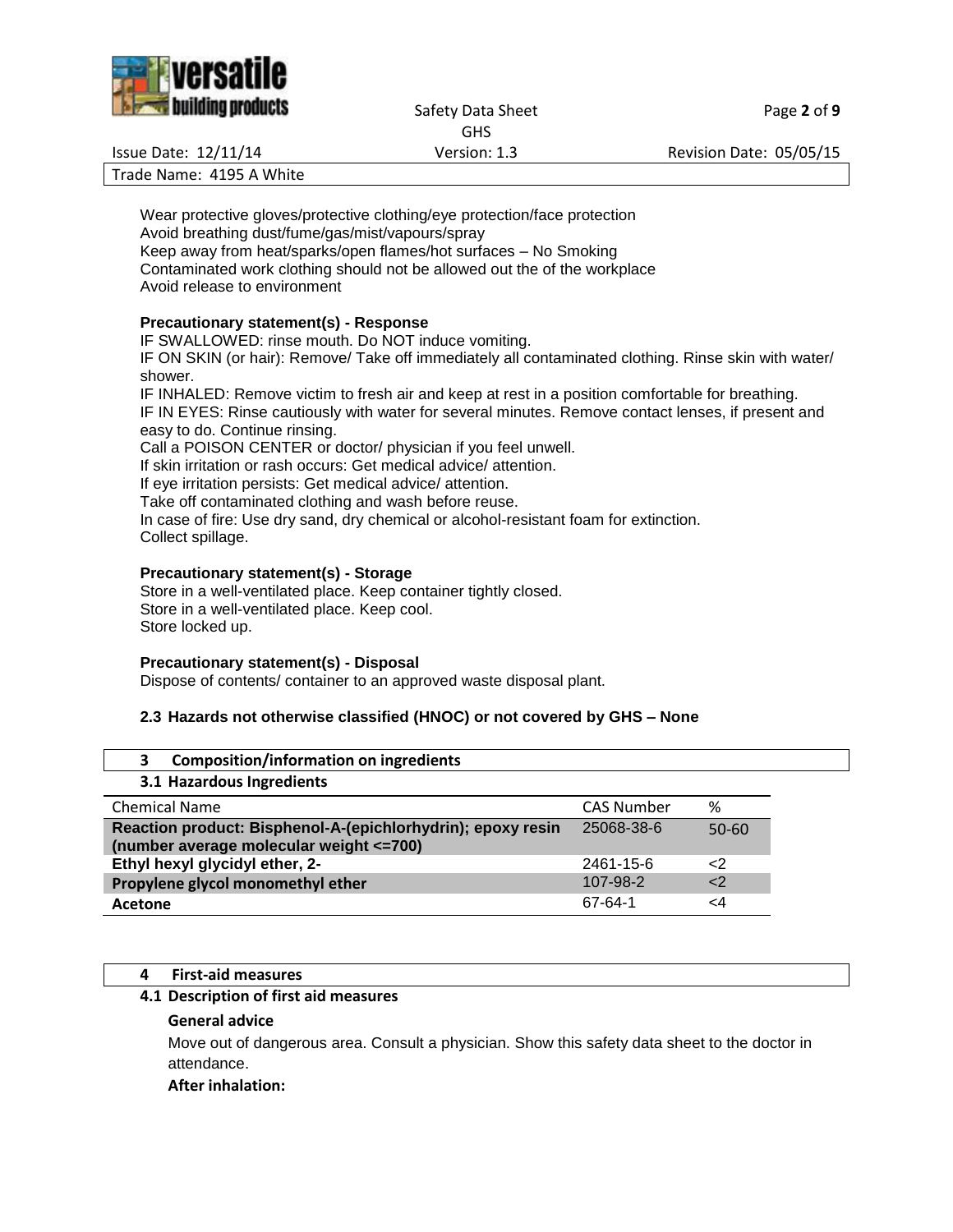

#### Safety Data Sheet Page 3 of 9 GHS

Issue Date: 12/11/14 Version: 1.3 Revision Date: 05/05/15

Trade Name: 4195 A White

If breathed in, move person into fresh air. If not breathing, give artificial respiration. Consult a physician.

# **After skin contact:**

Take off contaminated clothing and shoes immediately. Wash off with soap and plenty of water. Take victim immediately to hospital. Consult a physician.

## **After eye contact:**

Rinse thoroughly with plenty of water for at least 15 minutes and consult a physician. Continue rinsing eyes during transport to hospital.

## **After swallowing:**

Do NOT induce vomiting. Never give anything by mouth to an unconscious person. Rinse mouth with water. Consult a physician.

# **4.2 Most important symptoms/effects, acute and delayed:**

The most important known symptoms and effects are described in the labelling (see section 2.2) and/or in section 11

# **4.3 Indication of immediate medical attention and special treatment needed**

## **5 Firefighting Measures**

# **5.1 Extinguishing media**

## **Suitable extinguishing media**

For small (incipient) fires, use media such as "alcohol" foam, dry chemical, or carbon dioxide. For large fires, apply water from as far as possible. Use very large quantities (flooding) of water applied as a mist or spray; solid streams of water may be ineffective. Cool all affected containers with flooding quantities of water.

#### **5.2 Special hazards arising from the substance or mixture**

Carbon oxides, Hydrogen chloride gas, Hydrogen fluoride. Downwind personnel must be evacuated.

#### **5.3 Advice for firefighters**

Wear self-contained breathing apparatus for firefighting if necessary.

#### **5.4 Further information**

Use water spray to cool unopened containers.

#### **6 Accidental release measures**

# **6.1 Personal precautions, protective equipment and emergency procedures**

Use personal protective equipment. Avoid breathing vapours, mist or gas. Ensure adequate ventilation. Remove all sources of ignition. Evacuate personnel to safe areas. Beware of vapours accumulating to form explosive concentrations. Vapours can accumulate in low areas. For personal protection see section 8.

## **6.2 Environmental precautions**

Prevent further leakage or spillage if safe to do so. Do not let product enter drains. Discharge into the environment must be avoided.

# **6.3 Methods and materials for containment and cleaning up**

Soak up with inert absorbent material and dispose of as hazardous waste. Keep in suitable, closed containers for disposal.

## **6.4 Reference to other sections**

For disposal see section 13.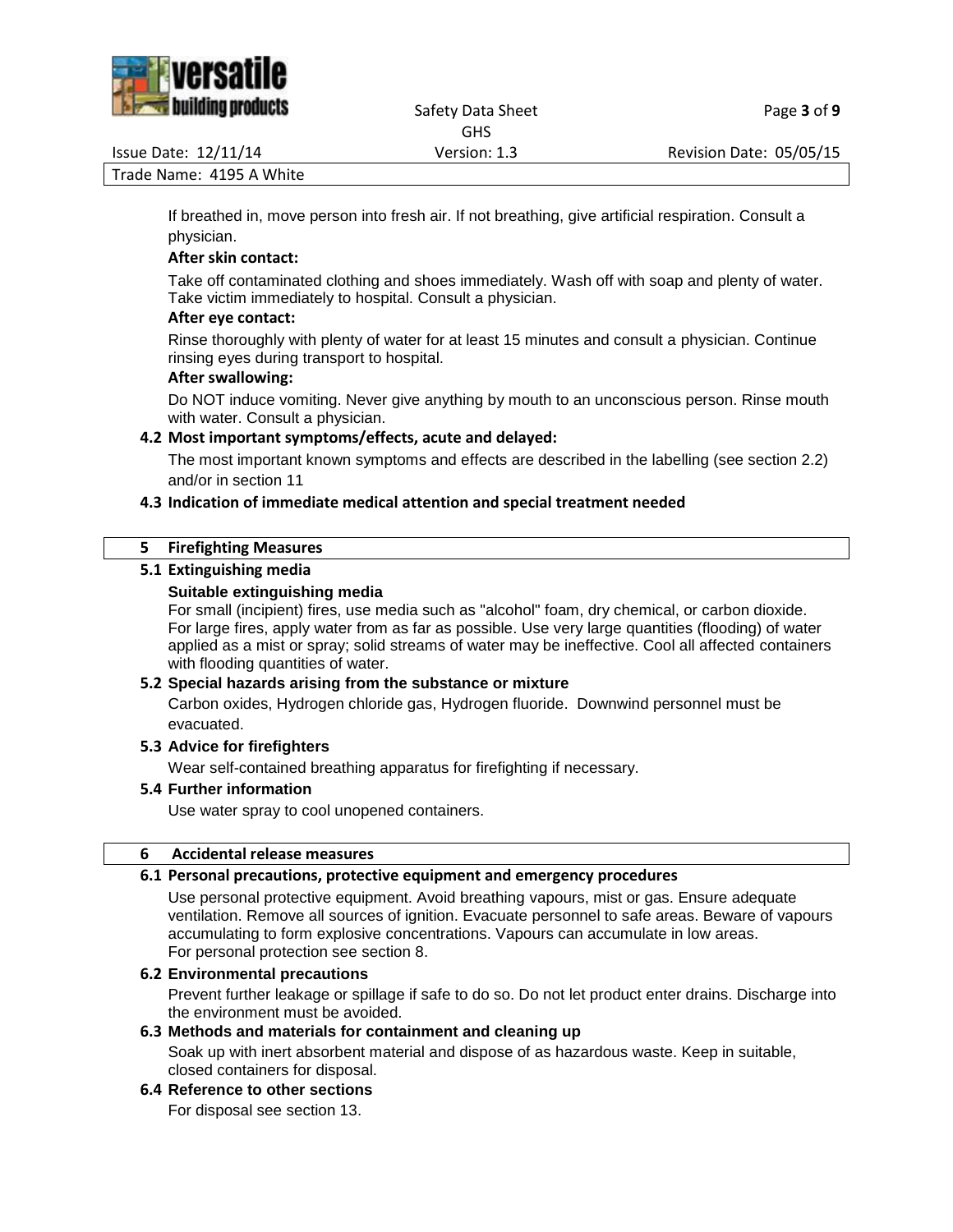

#### Safety Data Sheet Page 4 of 9 GHS

Issue Date: 12/11/14 Version: 1.3 Revision Date: 05/05/15

Trade Name: 4195 A White

### 7 **Handling and storage**

### **7.1 Precautions for safe handling**

Avoid contact with skin and eyes. Avoid inhalation of vapour or mist. Keep away from sources of ignition - No smoking. Take measures to prevent the buildup of electrostatic charge.

For precautions see section 2.2.

# **7.2 Conditions for safe storage, including any incompatibilities**

Store in cool place. Keep container tightly closed in a dry and well-ventilated place. Containers which are opened must be carefully resealed and kept upright to prevent leakage.

## **7.3 Specific end use(s)**

Apart from the uses mentioned in section 1.2 no other specific uses are stipulated

#### 8 **Exposure controls/personal protection**

## 8.1 **Control parameters**

## **Components with workplace control parameters**

Contains no substances with occupational exposure limit values.

## 8.2 **Exposure controls**

### **Appropriate engineering controls**

Handle in accordance with good industrial hygiene and safety practice. Wash hands before breaks and at the end of workday.

#### **Personal protective equipment**

#### **Eye/face protection**

Tightly fitting safety goggles. Faceshield (8-inch minimum). Use equipment for eye protection tested and approved under appropriate government standards such as NIOSH (US) or EN 166(EU).

#### **Skin protection**

Handle with gloves. Gloves must be inspected prior to use. Use proper glove removal technique (without touching glove's outer surface) to avoid skin contact with this product. Dispose of contaminated gloves after use in accordance with applicable laws and good laboratory practices. Wash and dry hands.

#### **Body Protection**

Impervious clothing, Flame retardant antistatic protective clothing, The type of protective equipment must be selected according to the concentration and amount of the dangerous substance at the specific workplace.

#### **Respiratory protection**

Where risk assessment shows air-purifying respirators are appropriate use a full-face respirator with multipurpose combination (US) or type ABEK (EN 14387) respirator cartridges as a backup to engineering controls.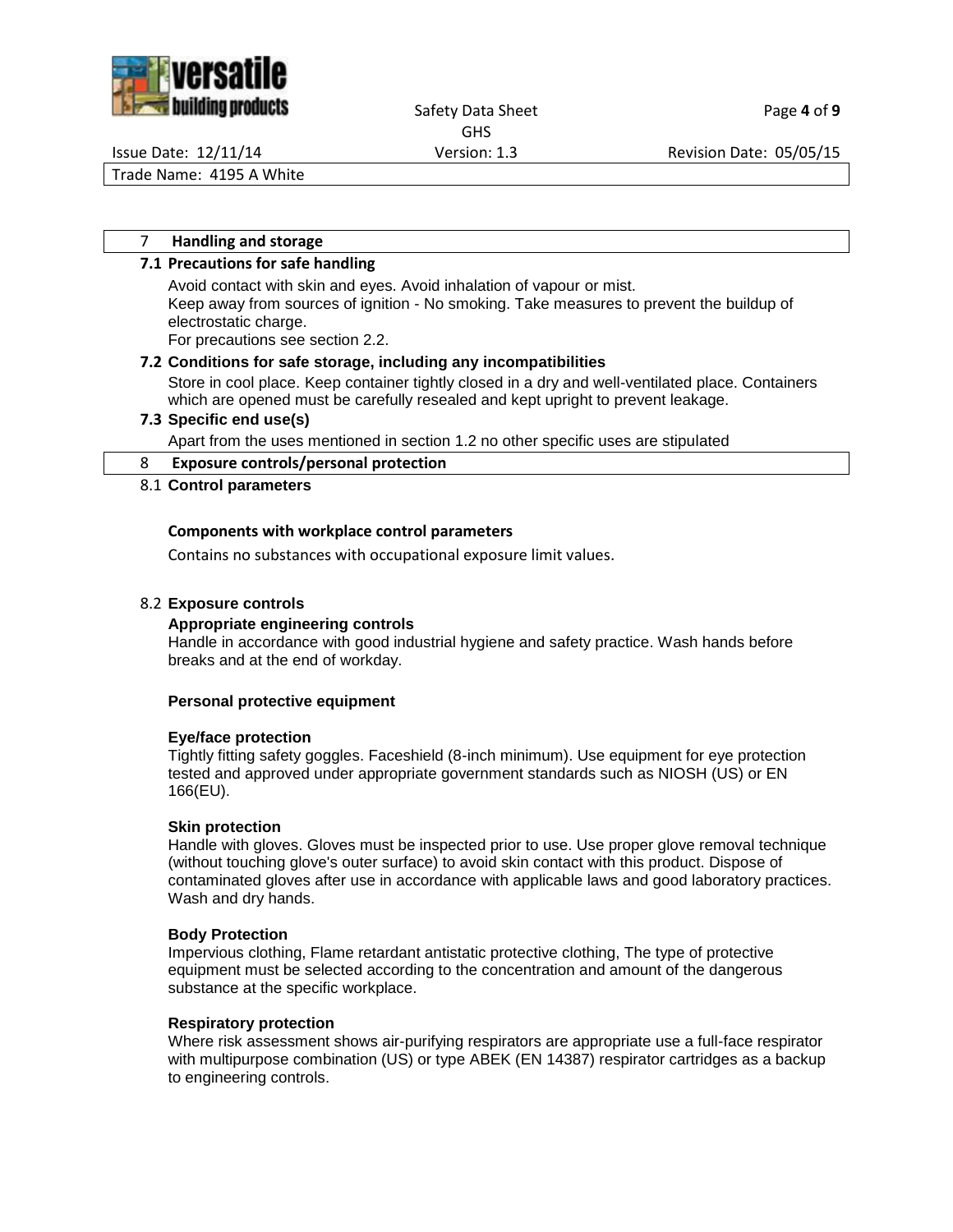

Safety Data Sheet Page 5 of 9 GHS

Issue Date: 12/11/14 Version: 1.3 Revision Date: 05/05/15

Trade Name: 4195 A White

If the respirator is the sole means of protection, use a full-face supplied air respirator. Use respirators and components tested and approved under appropriate government standards such as NIOSH (US) or CEN (EU).

# **Control of environmental exposure**

Prevent further leakage or spillage if safe to do so. Do not let product enter drains.

| 9            | <b>Physical and Chemical Properties</b>                   |                                                 |  |
|--------------|-----------------------------------------------------------|-------------------------------------------------|--|
|              | 9.1 Information on basic physical and chemical properties |                                                 |  |
| a)           | Appearance                                                | Form: Opaque, viscous liquid                    |  |
|              |                                                           | Colour: White                                   |  |
| b)           | Odour                                                     | Characteristic                                  |  |
| C)           | <b>Odour Threshold</b>                                    | No data available                               |  |
| d)           | pH                                                        | No data available                               |  |
| e)           | Melting point/freezing point                              | No data available                               |  |
| f)           | Initial boiling point and boiling range                   | $>260$ °C                                       |  |
| g)           | <b>Flash point</b>                                        | 252 °C PMCC                                     |  |
| h)           | <b>Evaporation rate</b>                                   | no data available                               |  |
| i)           | <b>Flammability (solid/gas)</b>                           | no data available                               |  |
| j)           | Upper/lower flammability or explosive limits              | <b>None</b>                                     |  |
| k)           | Vapour pressure                                           | no data available                               |  |
| $\mathsf{I}$ | <b>Vapour density</b>                                     | Heavier than air                                |  |
| m)           | <b>Relative density</b>                                   | 1.534 g/cm3 at $25^{\circ}$ C (77 $^{\circ}$ F) |  |
| n)           | <b>Water solubility</b>                                   | no data available                               |  |
| o)           | Partition coefficient: n-octanol/water                    | no data available                               |  |
| p)           | <b>Auto-ignition temperature</b>                          | No data available                               |  |
| q)           | <b>Decomposition temperature</b>                          | no data available                               |  |
| r)           | <b>Viscosity</b>                                          | 400-600 CPS at 25°C (77°F)                      |  |
| s)           | <b>Explosive properties</b>                               | no data available                               |  |
| t)           | <b>Oxidizing properties</b>                               | no data available                               |  |

**9.2 Other safety information**

No data available

# **10 Stability and reactivity**

- **10.1 Control parameters** No data available
- **10.2 Chemical stability** Stable under recommended storage conditions.
- **10.3 Possibility of hazardous reactions** No data available
- **10.4 Conditions to avoid** Avoid high temperatures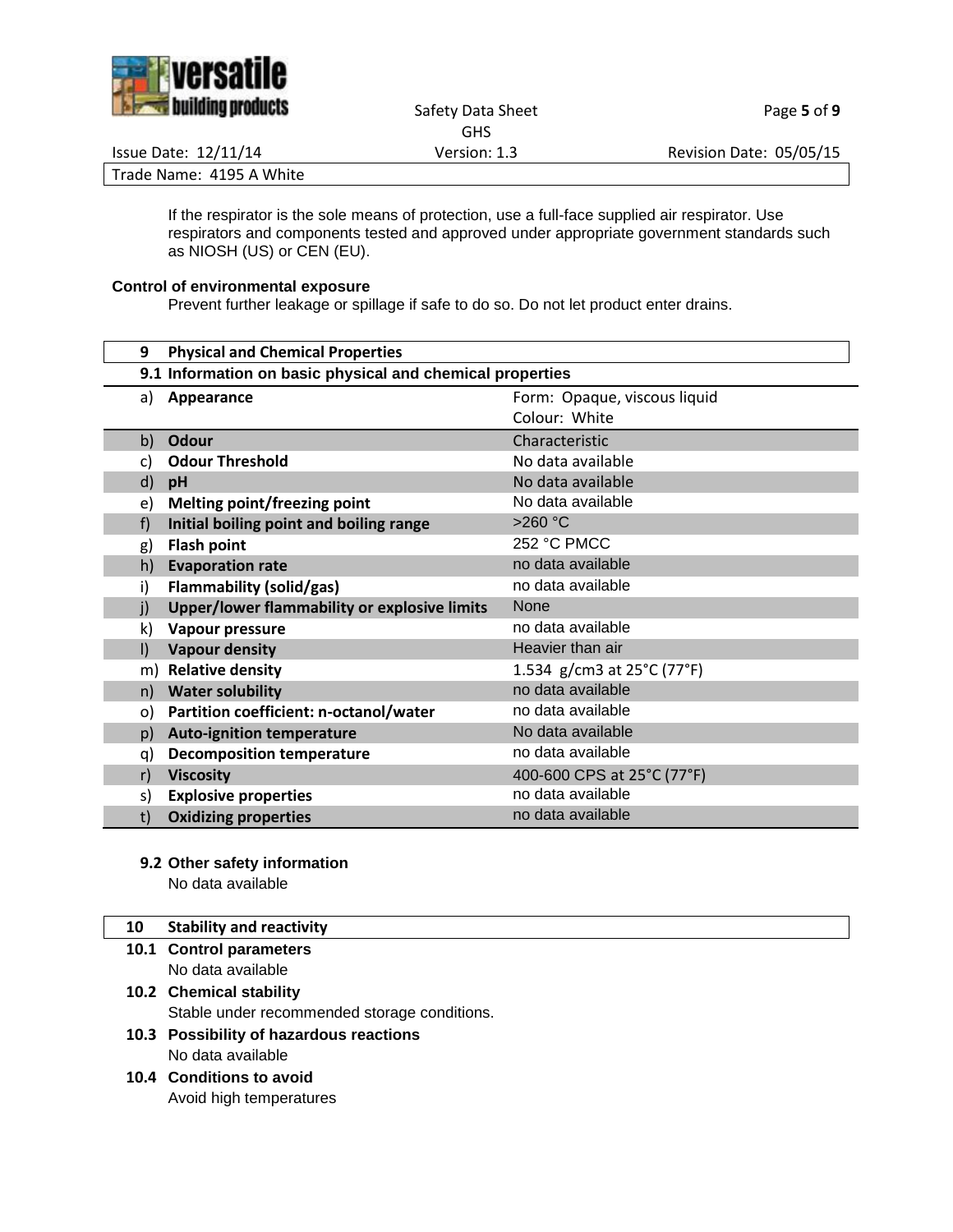

# Safety Data Sheet Page 6 of 9

GHS

Issue Date: 12/11/14 Version: 1.3 Revision Date: 05/05/15

Trade Name: 4195 A White

### **10.5 Incompatible materials**

Strong bases, Strong oxidizing agents

# **10.6 Hazardous decomposition products**

Hazardous decomposition products formed under fire conditions. - Carbon oxides, Tin/tin oxides Other decomposition products - no data available In the event of fire: see section 5

## **11 Toxicological Information**

#### **11.1 Information on likely routes of exposure**

**Product information**

| <b>Inhalation</b> | Harmful if inhaled                   |
|-------------------|--------------------------------------|
| Eye Contact       | Avoid contact with eyes              |
| Skin Contact      | Harmful if absorbed through the skin |
| <b>Ingestion</b>  | Toxic if swallowed                   |
|                   |                                      |

**Component Information**

#### **Acute Toxicity Data**

| Oral   | Rat    | LD50 | >5000 mg/kg  |
|--------|--------|------|--------------|
| Dermal | Rabbit | LD50 | >20000 mg/kg |

#### **Local Effects on Skin and Eye**

| Acute Irritation | Dermal | Irritating |
|------------------|--------|------------|
| Acute Irritation | Eve    | Irritating |

#### **Allergic Sensitization**

| Sensitization | Skin        | Sensitizing |
|---------------|-------------|-------------|
| Sensitization | Respiratory | No data     |

#### **11.2 Information on physical, chemical and toxicological effects**

**Symptoms** Causes eye irritation. Causes skin irritation. Stomach ache, nausea, vomiting, dullness, vision disorder, and blindness.

## **11.3 Delayed and immediate effects as well as chronic effects from short and long-term exposure**

| <b>Sensitization</b>          | Skin sensitizer                                           |
|-------------------------------|-----------------------------------------------------------|
| <b>Germ cell mutagenicity</b> | No data available                                         |
| Carcinogenicity               | Carcinogenic potential is unknown                         |
| <b>Reproductive toxicity</b>  | This product does contain known or suspected reproductive |
|                               | hazards                                                   |
| <b>STOT - Single exposure</b> | No data available                                         |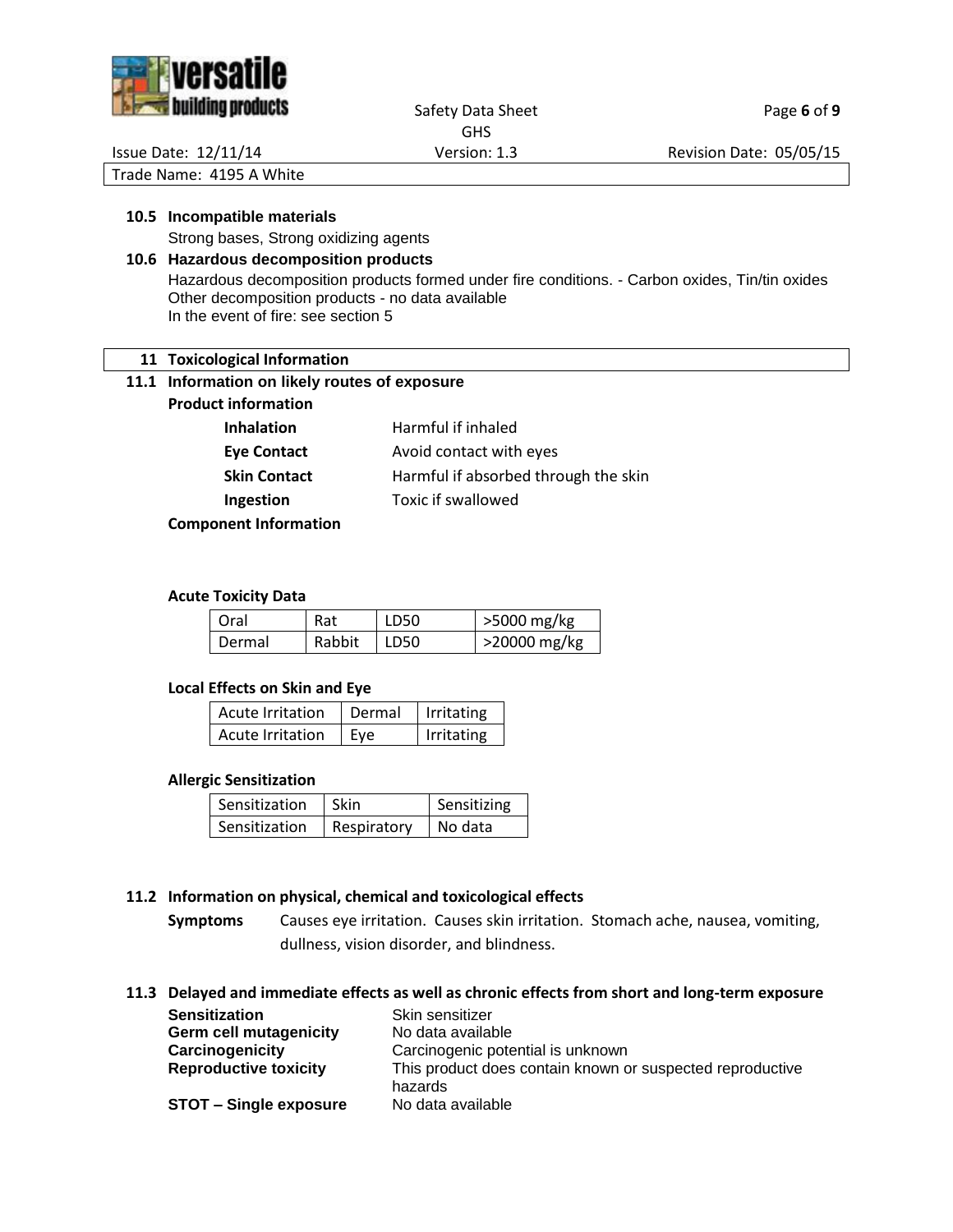

### Safety Data Sheet Page **7** of 9 GHS

Issue Date: 12/11/14 Version: 1.3 Revision Date: 05/05/15

Trade Name: 4195 A White

**STOT – Repeated exposure** No data available

**11.4 Numerical measures of toxicity - Product**

Not determined

## **Additional Information**

To the best of our knowledge, the chemical, physical, and toxicological properties have not been thoroughly investigated.

## **12 Ecological information**

#### **12.1 Toxicity**

No data available

## **12.2 Persistence and degradability**

This material is not readily biodegradable

#### **12.3 Bioaccumulative potential**

This material is not classified as dangerous for the environment

#### **12.4 Mobility in soil**

No data available

# **12.5 Results of PBT and vPvB assessment**

PBT/vPvB assessment not available as chemical safety assessment not required/not conducted

#### **12.6 Other adverse effects**

An environmental hazard cannot be excluded in the event of unprofessional handling or disposal. Very toxic to aquatic life with long lasting effects.

#### **13 Disposal considerations**

### 13.1 **Waste treatment methods**

#### **Product**

Burn in a chemical incinerator equipped with an afterburner and scrubber but exert extra care in igniting as this material is highly flammable. Offer surplus and non-recyclable solutions to a licensed disposal company. Contact a licensed professional waste disposal service to dispose of this material.

#### **Contaminated packaging**

Dispose of as unused product.

#### **14 Transport information**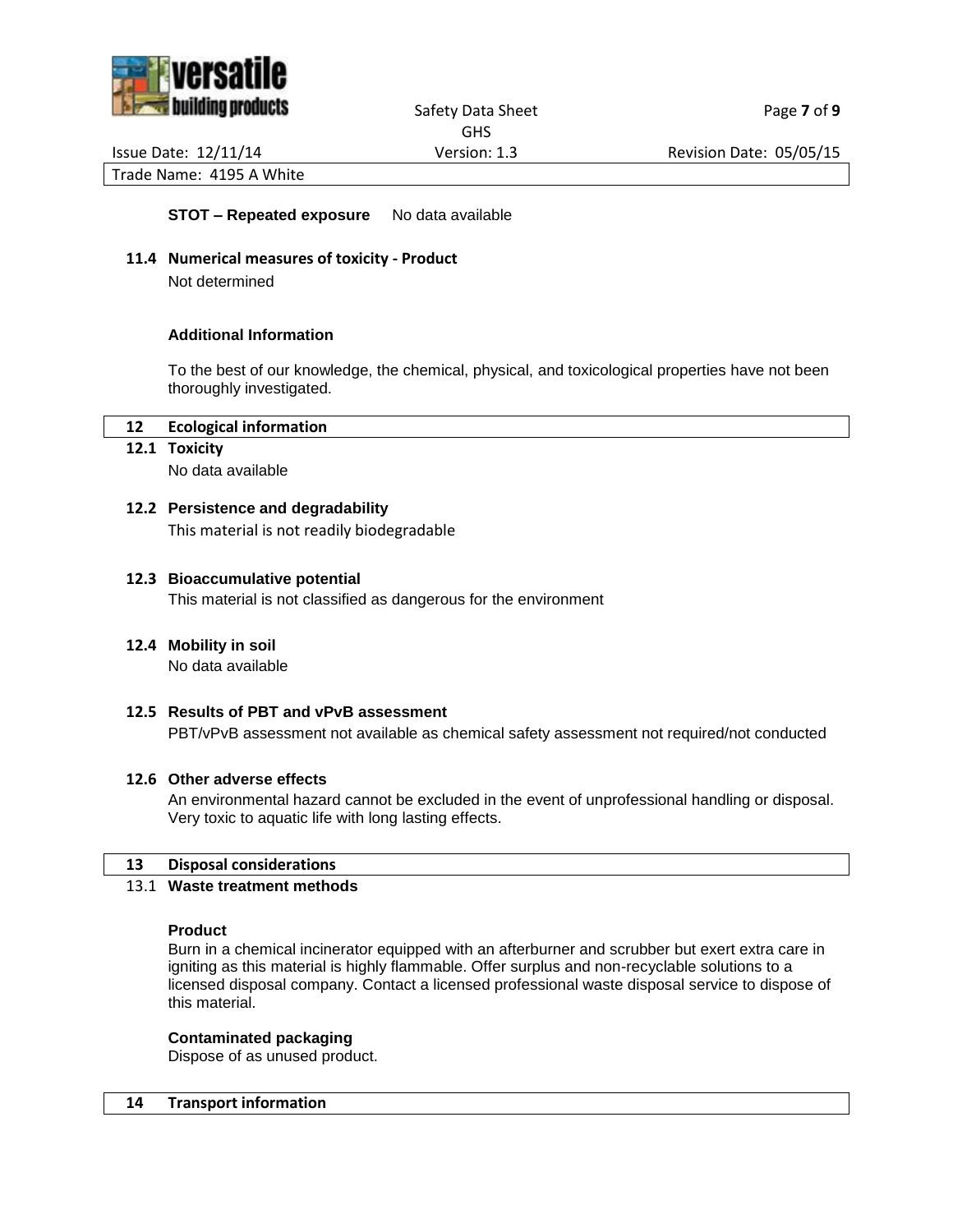

Safety Data Sheet Page 8 of 9 GHS

Issue Date: 12/11/14 Version: 1.3 Revision Date: 05/05/15

Trade Name: 4195 A White

# **DOT (US)**

Not applicable/not regulated

## **IMO/IMDG**

Not applicable/not regulated

#### **ICAO/IATA**

Not applicable/not regulated

## **15 Regulatory information**

## **United States Regulatory Information**

#### **TSCA 8 (b) Inventory Status**

All Components are listed or exempt from listing on the Toxic Substances Control Act Inventory.

## **TSCA 12 (b) Export Notification**

None above reporting de minimus

## **SARA 302 Components**

SARA 302: No chemicals in this material are subject to the reporting requirements of SARA Title III, Section 302.

#### **SARA 313 Components**

SARA 313: This material does not contain any chemical components with known CAS numbers that exceed the threshold (De Minimis) reporting levels established by SARA Title III, Section 313.

# **SARA 311/312 Hazards**

| Acute health hazard               | Yes |
|-----------------------------------|-----|
| Chronic health hazard             | N٥  |
| Fire hazard                       | N٥  |
| Sudden release of pressure hazard | N٥  |
| Reactive hazard                   | N٥  |
|                                   |     |

#### **California Prop. 65 Components**

WARNING: This product contains a chemical known to the State of California to cause birth defects or other reproductive harm.

#### **Canada Regulatory Information**

#### **CEPA DSL/NDSL Status:**

All components are listed on or are exempt from listing on the Domestic Substances List.

# **16 Other information**

Issue Date: 11-DEC-2014